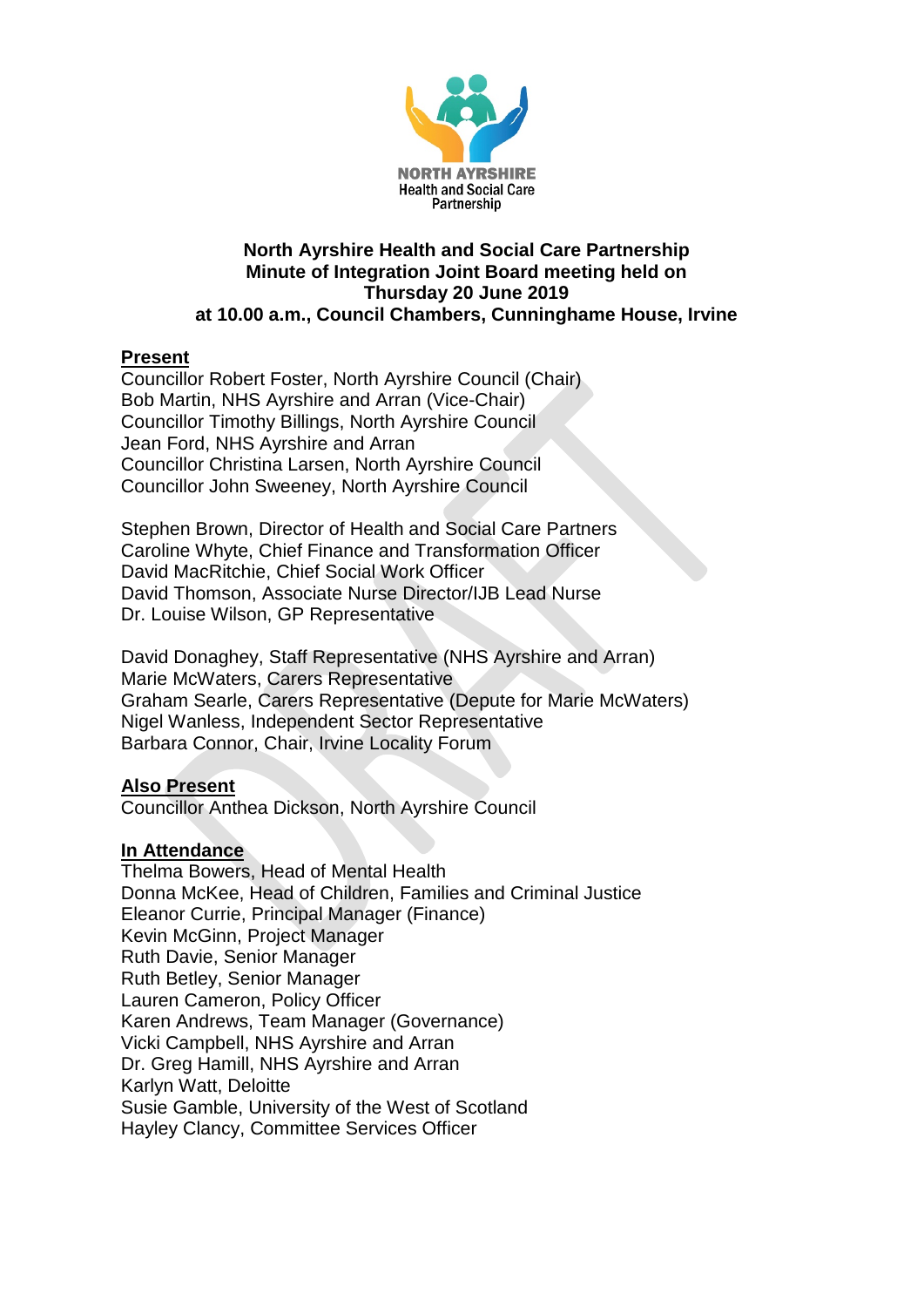## **Apologies for Absence**

John Rainey, NHS Ayrshire and Arran Dr Janet McKay, NHS Ayrshire and Arran Dr Paul Kerr, Clinical Director Dr. Calum Morrison, Acute Services Representative Louise McDaid, Staff Representative (North Ayrshire Council) Fiona Thomson, Service User Representative Vicki Yuill, Third Sector Representative

#### **1. Apologies**

Apologies were noted.

#### **2. Declarations of Interest**

In terms of Standing Order 7.2 and Section 5.14 of the Code of Conduct for Members of Devolved Public Bodies there were no formal declarations of interest.

#### **3. Minutes/Action Note**

The accuracy of the Minute of the meeting held on 16 May 2019 was confirmed and the Minute signed in accordance with Paragraph 7 (1) of Schedule 7 of the Local Government (Scotland) Act 1973.

#### **3.1 Matters Arising**

Councillor Foster advised that the Action Note required to be updated and dates added to the status column.

Noted.

#### **4. Director's Report**

Submitted report by Stephen Brown, Director (NAHSCP) on developments within the North Ayrshire Health and Social Care Partnership.

The report highlighted the following:-

- the 'What Matters To You? Day 2019';
- the visit by the NHS Scotland Chief Executive to Avrshire and Arran:
- work by the Project Team on the staff experience for 'Thinking Different, Doing Better' and the walk through sessions scheduled to take place on 15 July; and
- the appointment of former Chief Superintendent Paul Main as independent Chair of the North Ayrshire Alcohol and Drug Partnership.

The Board noted the ongoing developments within the North Ayrshire Health and Social Care Partnership.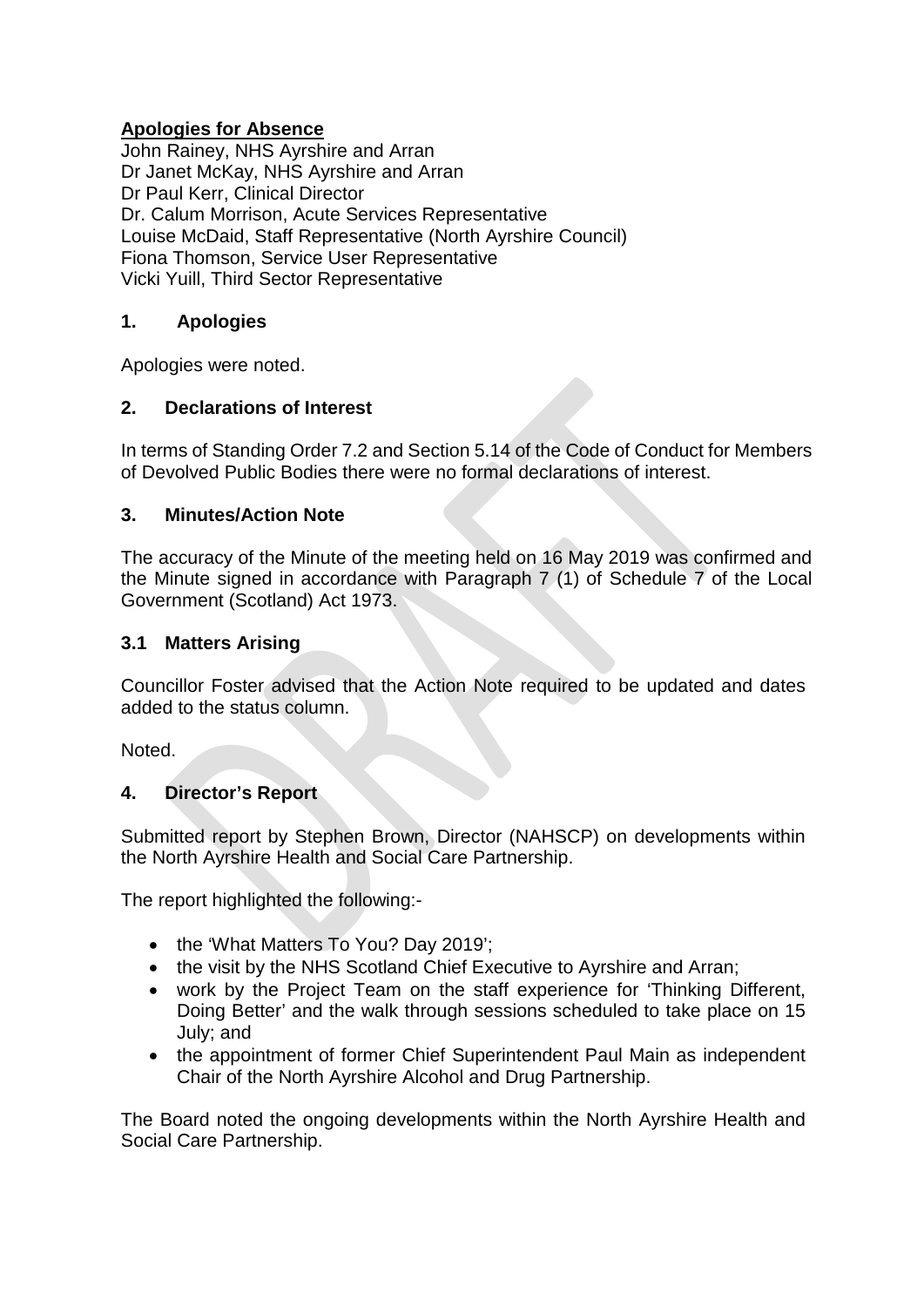## **5. Joint Inspection (Adults) – The Effectiveness of Strategic Planning in North Ayrshire Partnership**

Submitted report by Stephen Brown, Director (NAHSCP) on the key findings of the inspection report by Healthcare Improvement Scotland and the Care Inspectorate, as detailed in Appendix 1 to the report. Appendix 2 detailed an improvement plan which has been developed to address the issues highlighted through the joint inspection.

The Board agreed to (a) approve the improvement plan set out at Appendix 2 to the report; (b) direct North Ayrshire Council and NHS Ayrshire and Arran to implement the plan; and (c) otherwise to note the key findings within the report.

## **6. Webcasting of IJB Meetings**

Submitted report by Stephen Brown, Director (NAHSCP) on a proposal to introduce the webcasting of all Integration Joint Board meetings.

Integration Joint Boards and Health and Social Care Partnerships have a duty to engage with people who use services and throughout their localities. The introduction of webcasting could expand the audience of meetings, increase engagement with local people and wider stakeholders, increase public knowledge of IJB/NAHSCP business, ensure transparency of decision making, increase accountability and address strategic priorities.

The Board agreed to the introduction of webcasting of IJB meetings as detailed in the report.

# **7. North Ayrshire Local Child Poverty Action Plan Report 2018/19**

Submitted report by Lauren Cameron, Policy Officer on the Local Child Poverty Action Plan 2018/19. The Action Plan was detailed within Appendix 1 to the report.

The report was developed using a collaborative approach with internal and external partners and summarises the existing and planned activity intended to reduce the level of child poverty across North Ayrshire.

Members asked questions are were provided with further information in relation to:-

- six-monthly update reports on North Ayrshire Local Child Poverty Action Plan;
- Irvine South Ward figures not included in the data; and
- a further breakdown of data for Ardrossan and Arran wards.

The Board agreed to note the North Ayrshire Local Child Poverty Action Plan Report 2018/19.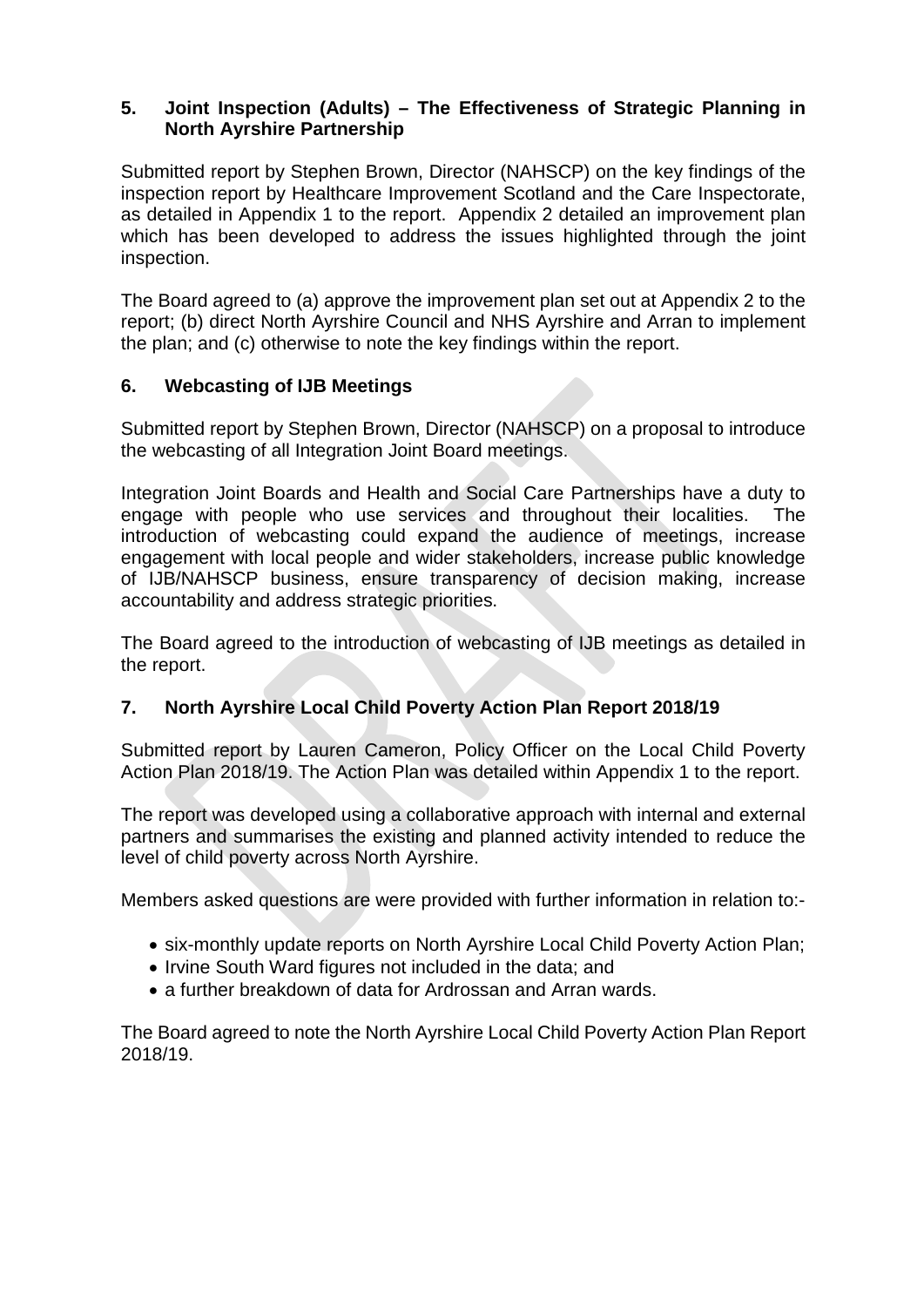## **8. Primary Care Improvement Plan**

Submitted report by Vicki Campbell, NHS Ayrshire and Arran, on the review of Year 1 of the Primary Care Improvement Plan. The actions within the Primary Care Improvement Plan were set out at Appendix 1 to the report. Appendix 2 detailed the final year position for 2018/19 by IJB Budget and Appendix 3 to the report detailed the projected spend for 2019/20 based on actions and workforce pans.

Members asked questions are were provided with further information in relation to:-

- measuring the impact and success of the Improvement Plan;
- communicating the changes in GP Practices via a wide social media campaign;
- managing criticism on the contract for rural areas;
- the development of a Carers Policy; and
- training for GP Practice staff.

The report detailed the review of Year 1 of the Primary Care Improvement Plan (PCIP 2018-20) with an indicative plan for 2019-20, along with the proposed arrangements for 2020-22 to deliver on the commitments set out in the new General Medical Services (GMS) contract.

The Board agreed to (a) receive an update on the PCIP to date and be assured on the progress; (b) approve the actions set out for 2019/20; (c) note the Primary Care Improvement Fund 2018/19 end of year position and approve the 2019/20 projections; and (d) approve the proposal and timelines for developing PCIP 2020- 2022 for sign off in December 2019.

## **9. Budget Monitoring: 2018/19 Year End Financial Performance**

Submitted report by Caroline Whyte, Chief Finance and Transformation Officer on the IJB's financial performance for the year 2018/19. Appendix A provided a detailed financial overview of the Partnership budgetary position while Appendix B gave a detailed variance analysis. Appendix C presented full detail on savings, with Appendix D detailing progress against the approved recovery plan and Appendix E highlighting the movement in the overall budget position.

Members asked a question are were provided with clarification in relation to care home placements.

The Board agreed to (a) note the overall integrated financial performance report for the financial year 2018-19 and the overall reported year-end underspend of £0.945m; (b) approve the budget changes outlined at section 2.9 of the report; (c) approve the earmarking of £0.277m of reserves to reinstate specific ring-fenced Scottish Government funding and to allocate the remaining uncommitted surplus balance of £0.668m to commence repayment of the outstanding debt to North Ayrshire Council; and (d) note the positive improvement in the IJB financial position and the plans to improve the financial projections for social care services.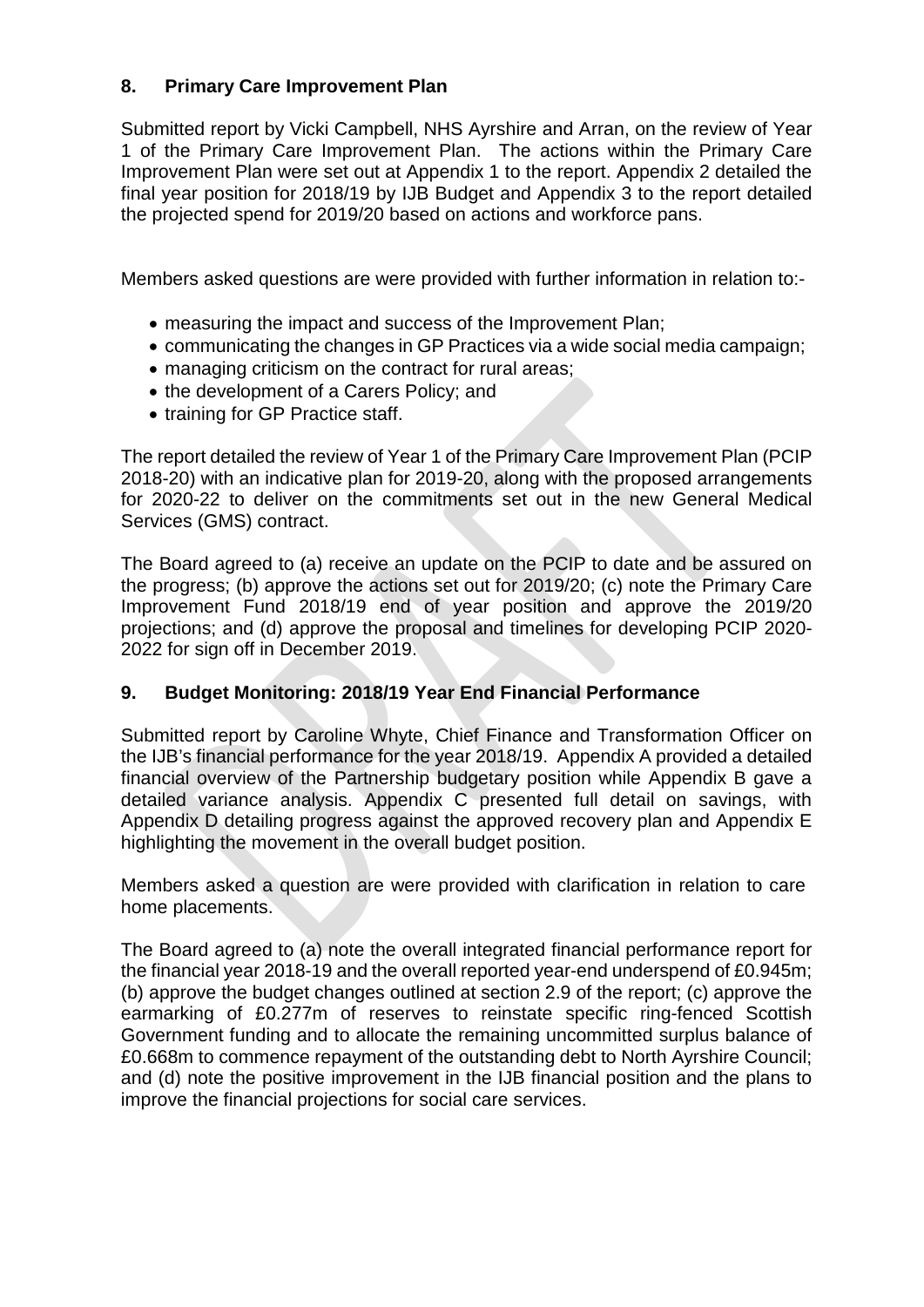## **10. External Audit Report**

Submitted report by Pat Kenny, Audit Director (Deloitte) on the Interim Report on the audit for the year ended 31 March 2019.

A verbal update was provided by the external auditor, Karlyn Watt, Deloitte.

Noted.

# **11. Strategic Planning Group Minutes**

Submitted the minutes of the Strategic Planning Group meeting held on 17 April 2019.

Noted.

# **12. Exclusion of the Public**

The Board resolved in terms of Section 50(A)4 of the Local Government (Scotland) Act 1973, to exclude from the Meeting the press and the public for the following item of business on the grounds indicated in terms of Paragraphs 1, 3 and 9 of Part 1 of Schedule 7A of the Act.

# **13. Residential and Respite Service Provision**

Submitted report and received presentation by Kevin McGinn, Project Manager and Ruth Davie, Senior Manager.

The Board agreed to approve the recommendation as detailed within the report.

## **14. Arran Services Integrated Hub**

Submitted report and received presentation by Ruth Betley, Senior Manager Arran Services and Dr Greg Hamill.

The Board agreed to approve the recommendation as detailed within the report.

The Meeting ended at 12.00 p.m